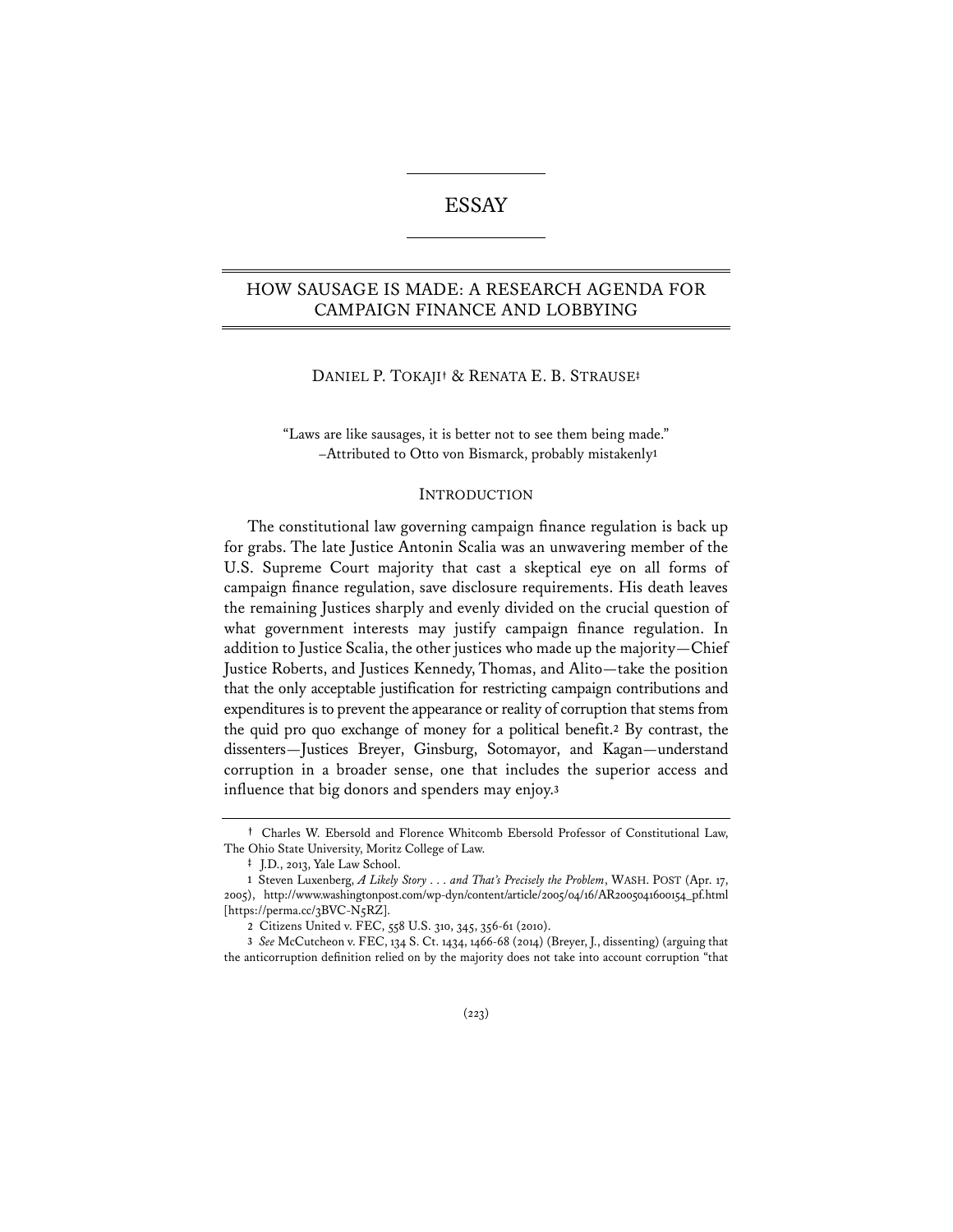If the Court is to embrace equality as a rationale for restricting the flow of campaign dollars, it will require empirical research on how the current system is actually functioning. Since *Citizens United v. FEC*, independent expenditures have increased dramatically at the federal level, in terms of both the total amount spent and the number of groups engaged in such spending.**<sup>4</sup>** Yet relatively little is known about how this influx of outside spending affects the process of governance. Our 2014 report *The New Soft Money: Outside Spending in Congressional Elections* explored these topics,**<sup>5</sup>** but much more work remains to be done.

What became abundantly clear to us over the course of researching *The New Soft Money* is that the money flowing into election campaigns is only half the story. To understand its real-world impact, one must also understand lobbying. For it is through the legislative and administrative process that interest groups are able to pass government policies that benefit those who donate to election campaigns. If campaign contributions and expenditures are where an investment is made, then lobbying is where the payoff occurs. To understand the current system of campaign finance, including the inequalities of access and influence endemic to this system, we must also understand how our lobbying system works.**<sup>6</sup>**

We would therefore disagree with Bismarck, were he actually responsible for the sausages quotation. At this crossroads moment in the history of campaign finance regulation, it is essential to understand how sausages—by which we mean laws—are made. This requires engaging in careful study of the relationship between what happens at the front end of the political process, when campaign contributions and expenditures are made, and at the back end, when the lobbying takes place. The remainder of this Essay sets forth guidance on what that might mean for future researchers. First, we review the theoretical concern that disparities in wealth cause inequalities of political access and influence. Second, we discuss—based largely upon our experience in writing *The New Soft Money*—the practical problems inherent

can destroy the link between public opinion and governmental action" and therefore is not consistent with the Constitution).

**<sup>4</sup>** *See* DANIEL P. TOKAJI & RENATA E. B. STRAUSE, THE NEW SOFT MONEY: OUTSIDE SPENDING IN CONGRESSIONAL ELECTIONS 35 fig.4 (2014) [hereinafter TOKAJI & STRAUSE, THE NEW SOFT MONEY] (highlighting that third-party expenditures for "express advocacy" for congressional campaigns increased from \$200 million in 2010 to \$450 million in 2012).

**<sup>5</sup>** *See id.* at 60-104 (exploring how outside spending affects how campaigns are run and legislation is passed).

**<sup>6</sup>** Several authors have focused on the relationship between campaign finance and lobbying. *See generally* Richard Briffault, *Lobbying and Campaign Finance: Separate and Together*, 19 STAN. L. & POL'Y REV. 105 (2008); Richard L. Hasen, *Lobbying, Rent-Seeking, and the Constitution*, 64 STAN. L. REV. 191, 213-16 (2012); Heather Gerken, Lobbying as the New Campaign Finance, Keynote Address (Nov. 12, 2011), *in* 27 GA. ST. UNIV. L. REV. 1155 (2011).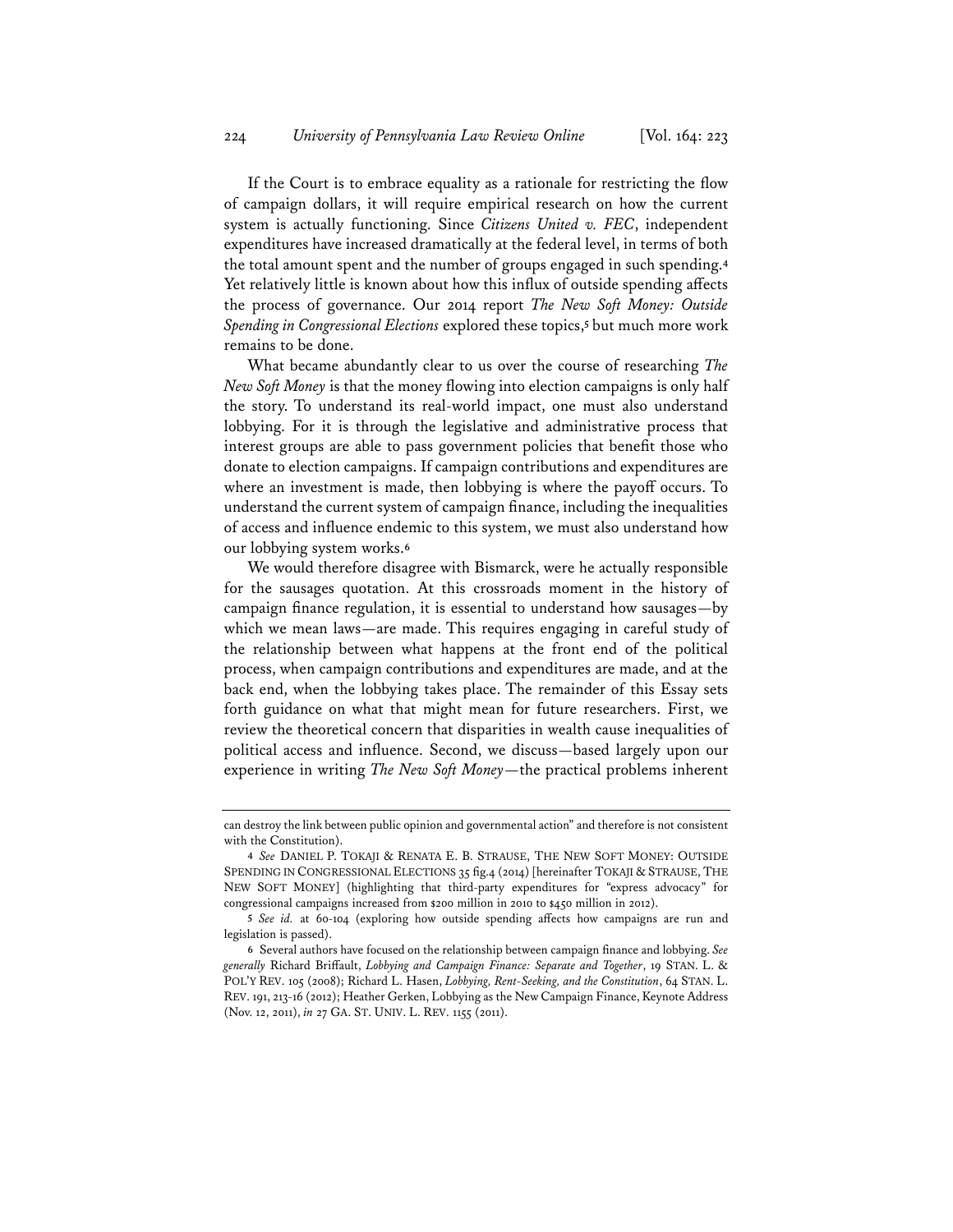in assessing the extent to which this theory manifests in reality, given the ubiquity of money in both electoral campaigns and lobbying. Third, we propose specific research projects that might address this empirical difficulty and which would reveal how wealth disparities affect elections and governance.

### I. THE THEORY: WHY MONEY MIGHT MATTER

For decades, scholars have debated the theories that might be used to justify restrictions on expenditures and contributions.**<sup>7</sup>** Countless gallons of ink have been spilled on the question of whether the better justification for such limits are based on anticorruption or egalitarian grounds, as well as the different ways of defining these values. The Roberts Court has narrowly defined the permissible basis for regulation. On the other hand, pro-regulatory scholars have advanced broader rationales for limiting the flow of money into political campaigns, some sounding in equality**<sup>8</sup>** and others in anticorruption.**<sup>9</sup>**

The only justification that the Supreme Court allows for restricting the flow of money into political campaigns is to prevent the reality and appearance of corruption. Following Burger and Rehnquist Court precedent, most notably *Buckley*, the current Roberts Court has rejected equality as a rationale that may justify restrictions on contributions or expenditures. The Roberts Court's primary difference from its predecessors is its narrow definition of corruption, which it understands to be limited to the quid pro quo exchange of money for political benefits. *Citizens United v. Federal Election Commission* is only the most highly publicized example of the Court's

**<sup>7</sup>** For a summary of this debate, see generally Renata E. B. Strause & Daniel P. Tokaji, *Between Access and Influence: Building a Record for the Next Court*, 9 DUKE J. CONST. L. & PUB. POL'Y 179 (2014) [hereinafter Strause & Tokaji, *Between Access and Influence*].

**<sup>8</sup>** *See e.g.*, RICHARD L. HASEN, PLUTOCRATS UNITED: CAMPAIGN MONEY, THE SUPREME COURT, AND THE DISTORTION OF AMERICAN ELECTIONS 186-89 (2016) (arguing that another progressive Supreme Court justice is a solution which could undo the "disruption that the Court's [current anticorruption] campaign finance jurisprudence has done to . . . democracy"); Edward B. Foley, *Equal-Dollars-Per-Voter: A Constitutional Principle of Campaign Finance*, 94 COLUM. L. REV. 1204, 1206 (1994) (advocating for a requirement of "equal-dollars-per-voter" instead of the Supreme Court's current prohibition of this principle).

**<sup>9</sup>** *See, e.g.*, LAWRENCE LESSIG, REPUBLIC LOST:THE CORRUPTION OF EQUALITY AND THE STEPS TO END IT (2015) (describing the risk to U.S. democracy that results from a corrupt system that does not recognize an equality of citizenship for all Americans); Daniel Hays Lowenstein, *On Campaign Finance Reform: The Root of All Evil Is Deeply Rooted*, 18 HOFSTRA L. REV. 301, 338 (1989) ("What is controversial is not whether corrupt practices should be condemned, but whether certain practices should be regarded as corrupt."); Zephyr Teachout, *The Anti-Corruption Principle*, 94 CORNELL L. REV. 341, 398 (2009) (finding the anticorruption principle as held by the Founder's is an important guiding principle for constitutional interpretation).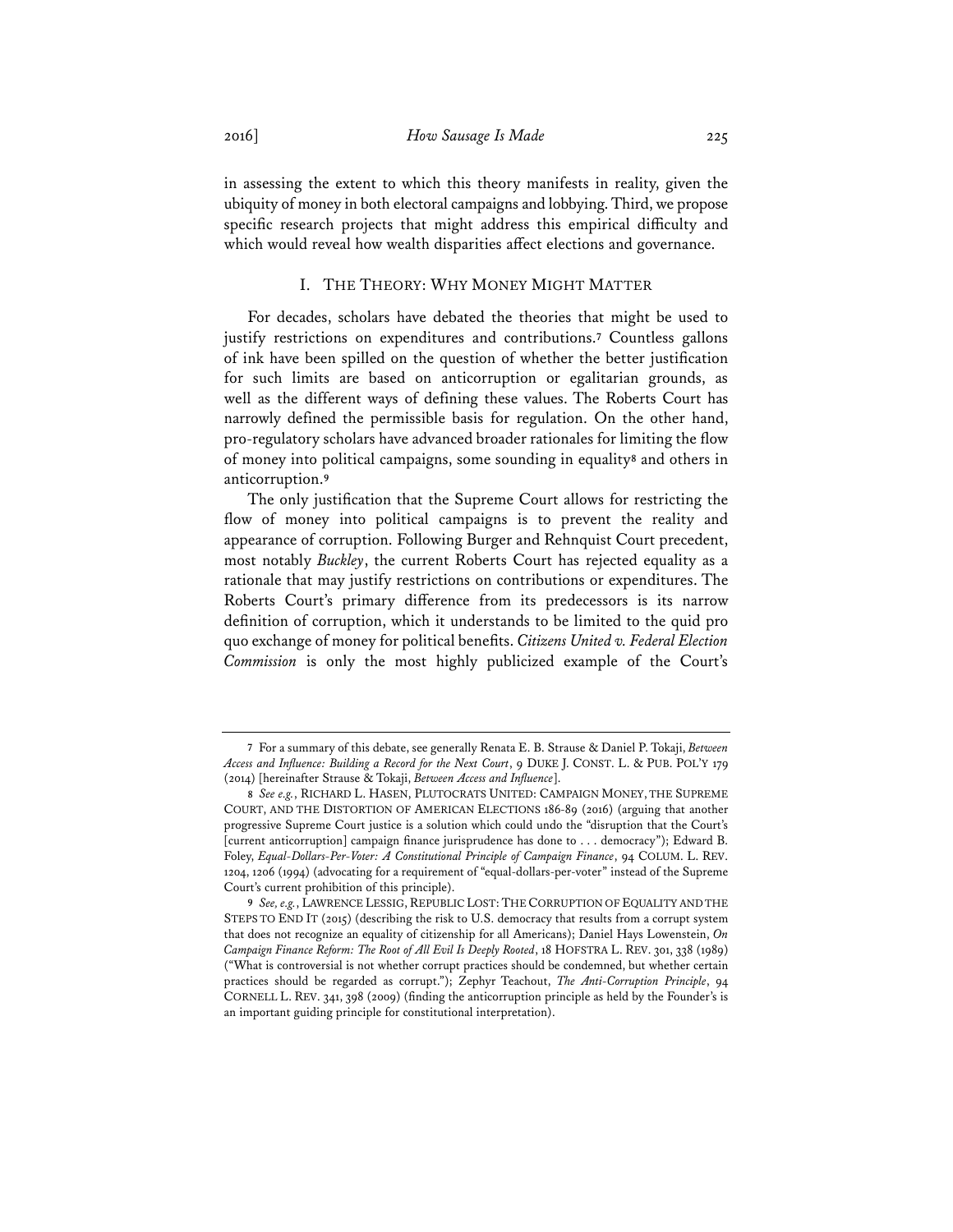restrictive approach toward regulation.**<sup>10</sup>** In its first decade, the Roberts Court:

- struck down one state's limits on individual contributions and expenditures as too low,**<sup>11</sup>**
- rejected federal restrictions on electioneering communications, except where they can only be reasonably understood as an appeal to vote for or against a candidate,**<sup>12</sup>**
- disallowed Congress from increasing contribution limits for candidates facing a wealthy, self-financed opponent,**<sup>13</sup>**
- struck down the federal ban on independent expenditures from corporate treasury funds,**<sup>14</sup>**
- invalidated a state initiative that provided public funding based on the private contributions and expenditures favoring privately financed opponents,**<sup>15</sup>**
- summarily rejected a state ban on corporate independent expenditures,**<sup>16</sup>** and
- struck down a decades-old federal law limiting aggregate contributions to all candidates, parties, and political committees.**<sup>17</sup>**

Throughout this period, five Justices have been unequivocally hostile to all forms of campaign finance regulation except for disclosure requirements. All but the first of these cases (*Randall*) were decided by a 5-4 margin and Justice Scalia was part of the majority in every one. The Roberts Court majority recognized only one acceptable interest that can justify restrictions

**<sup>10</sup>** 558 U.S. 310 (2010).

**<sup>11</sup>** *See* Randall v. Sorrell, 548 U.S. 230, 236 (2006) (holding that a Vermont statute limiting campaign expenditures and contributions was inconsistent with the First Amendment).

**<sup>12</sup>** *See* Wis. Right to Life, Inc. v. FEC, 546 U.S. 410, 411-12 (2006) (per curiam) (vacating a lower court decision that upheld FEC's application of the restrictions in the Bipartisan Campaign Reform Act to "grassroots lobbying advertisements").

**<sup>13</sup>** *See* Davis v. FEC, 554 U.S. 724, 729, 744 (2008) (striking down a law that would allow new donation limits for "non-self-financing candidate" if their self-financed opponent raised more than \$350,000 because it was "antithetical to the First Amendment").

**<sup>14</sup>** *See Citizens United*, 558 U.S. at 372 (Roberts, C.J., concurring) (arguing that a statutory limitation on independent expenditures by corporations was unconstitutional and would make "political speech a crime").

**<sup>15</sup>** *See* Ariz. Free Enter. Club's Freedom Club PAC v. Bennett, 131 S. Ct. 2806, 2829 (2011) (finding no "sufficient justification" for an Arizona state law that provided additional matching funds to a publically funded candidate).

**<sup>16</sup>** Am. Tradition P'ship v. Bullock, 132 S. Ct. 2490 (2012).

**<sup>17</sup>** McCutcheon v. FEC, 134 S. Ct. 1434, 1448, 1462 (2014) (holding that aggregate limits on campaign donations prevent individuals from exercising "expressive and associational rights" without furthering the government's interest in preventing corruption).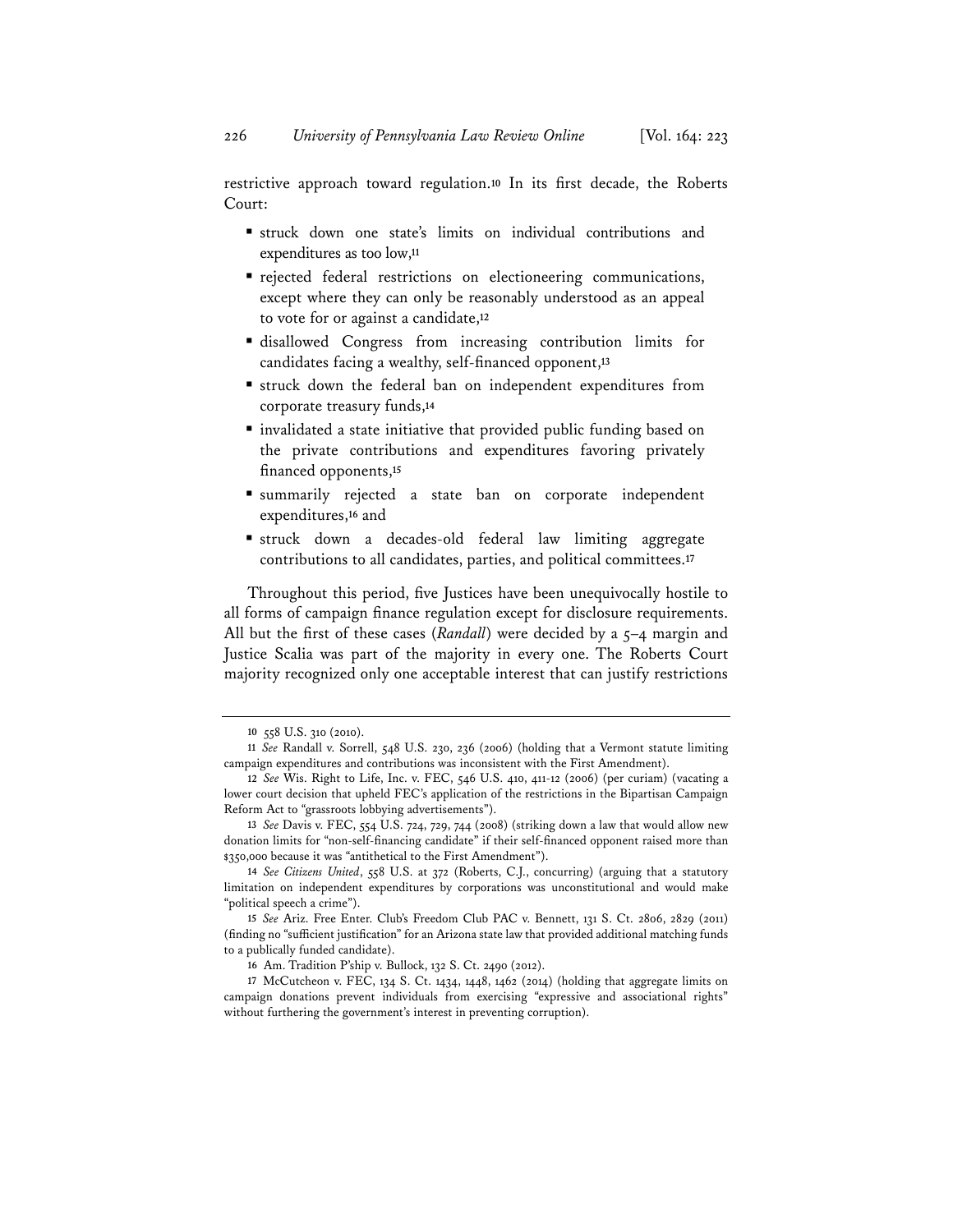on campaign contributions or expenditures: corruption or its appearance. These justices define corruption narrowly, as consisting of only the quid pro quo exchange of money for political benefits.**<sup>18</sup>** The dissenting justices—Justices Stevens, Souter, Breyer, Ginsburg, Sotomayor, and Kagan—have taken a more deferential approach that is more generous in what constitutes an allowable rationale for campaign contribution or expenditure limitations.**<sup>19</sup>** Although the dissenters have not expressly embraced equality as a justification for contribution or expenditure limits, they have come close, most notably in *Davis v. FEC*.**<sup>20</sup>** The dissenting justices' conception of corruption has egalitarian undertones insofar as they accept the proposition that the superior resources of wealthy donors and spenders may corrupt the political process by resulting in disparities of political influence. Following the Rehnquist Court's opinion in *McConnell v. FEC*,**<sup>21</sup>** a minority of justices declared disparities of access and influence as an acceptable reason for restricting the flow of money into political campaigns.**<sup>22</sup>**

We favor the explicit recognition of equality as a value that may justify reasonable restrictions on both contributions and expenditures. There are, of course, many different conceptions of equality. We think the most compelling one is the principle sometimes referred to as "anti-plutocracy,"**<sup>23</sup>** the idea that wealthy individuals and interest groups should not enjoy disproportionate influence in our democracy by virtue of their superior financial resources. That said, we do not believe that there is a major practical difference between the equality rationale we support and the broader anticorruption rationale supported by some scholars and judges. As one of the leading supporters of a broader anticorruption rationale recently acknowledged, both views ultimately rest on the idea that all of us are equal citizens whose voice in democracy ought not be determined by our wealth.**<sup>24</sup>**

**<sup>18</sup>** *See id.* at 1441 ("Any regulation must instead target what we have called '*quid pro quo*' corruption or its appearance.").

**<sup>19</sup>** *See id.* at 1466-67 (Breyer, J., dissenting) (arguing that anticorruption encompasses a broader interest in "maintaining the integrity of our public governmental institutions").

**<sup>20</sup>** *See* 554 U.S. 724, 755 (2008) (Stevens, J., concurring in part and dissenting in part) (recognizing an interest in "reducing both the influence of wealth on the outcomes of elections, and the appearance that wealth alone dictates those results").

**<sup>21</sup>** 540 U.S. 93 (2003), *overruled in part by* Citizens United v. FEC, 558 U.S. 310 (2010).

**<sup>22</sup>** *McCutcheon*, 134 S. Ct. at 1469-70 (Breyer, J., dissenting) ("Our cases have firmly established that Congress' legitimate interest extends beyond preventing simple cash-for-votes corruption to curbing undue influence on an officeholder's judgment, and the appearance of such influence.")

**<sup>23</sup>** *See generally* HASEN, *supra* note 8 (advocating for campaign finance regulations that promote equality instead of pushing the United States towards a plutocracy); Foley, *supra* note 8 (arguing for adoption of an equal-dollars-per-voter principle to create equal financial influence among votes).

**<sup>24</sup>** Lawrence Lessig, *Frequently Asked Questions*, LESSIG, https://lessig2016.us/faq/ [https:// perma.cc/AV7U-XPFV], ("I have come to see that the reason the system is 'corrupt' is because it denies a fundamental equality of citizens.").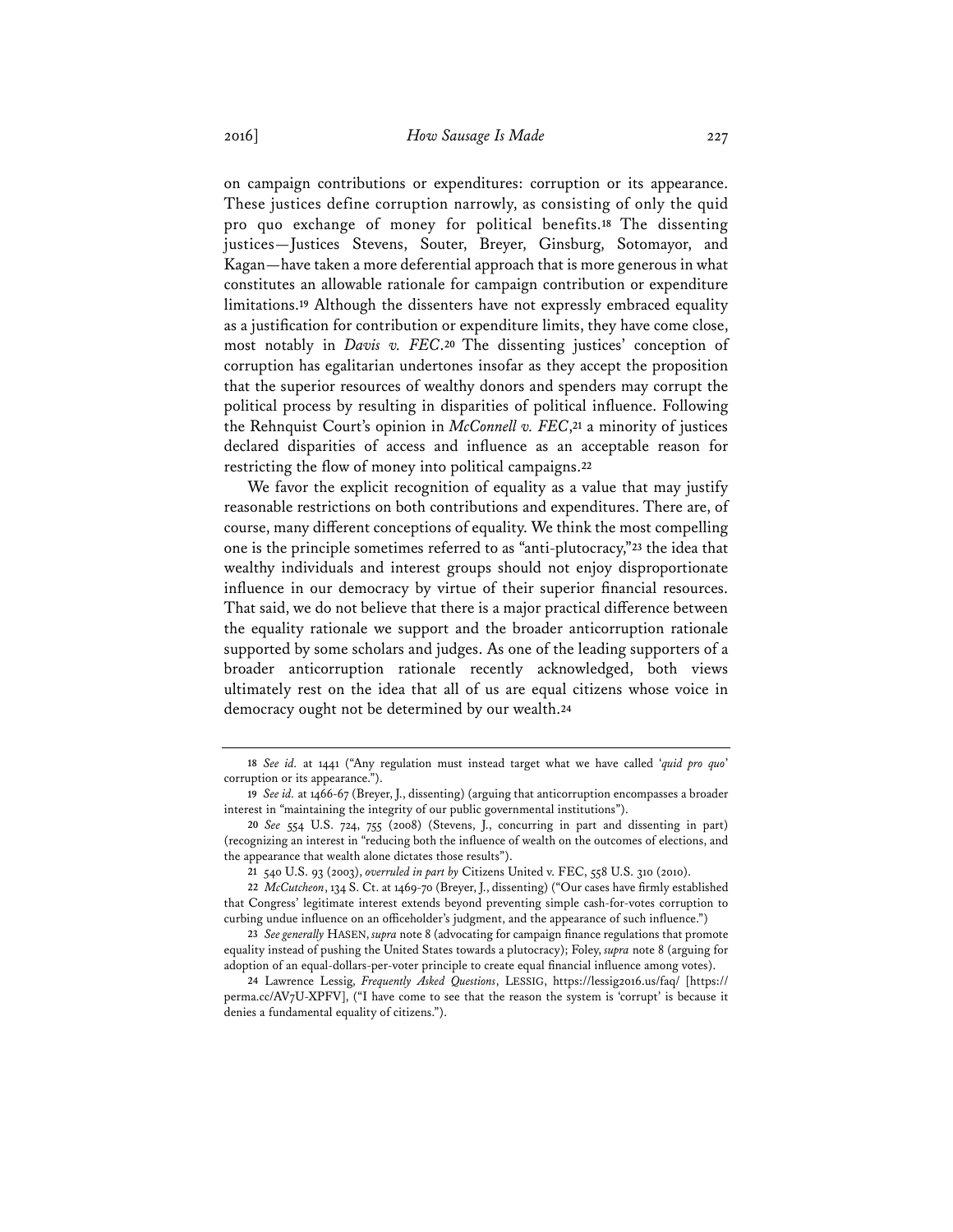The anticorruption-versus-equality debate has effectively reached its conclusion, at least as an academic matter. Whether one embraces the equality rationale or favors a broader anticorruption rationale, the basic idea is the same: the superior access and influence of wealthy interests can justify campaign finance regulation. This shared understanding of the justification for regulation affords reformers an opportunity to focus on a more pressing problem: demonstrating that the proposition that wealthy individuals and groups in fact do enjoy superior access and influence is indeed the reality. Advocates of reform should therefore set aside the theoretical debate in order to engage in an empirical assessment of the effects that present-day independent spending is actually having on elections and governance.**<sup>25</sup>** Using both qualitative and quantitative tools, researchers should document what is actually happening on the ground. This evidence is essential not only to determine whether or not the theory (or theories) supporting regulation are actually based in reality, but to craft both the next generation of campaign finance reforms.

## II. THE PROBLEM: DOCUMENTING DISPARITIES OF ACCESS AND INFLUENCE

Most Americans intuitively sense that the money spent on campaigns affects public policy outcomes. According to a 2015 *New York Times* poll, fifty-five percent of respondents think candidates who win public office often promote policies that directly help the people and groups who donated money to their campaigns.**<sup>26</sup>** The same poll found that sixty-six percent believe wealthy Americans have a greater chance of influencing the electoral process than other Americans.**<sup>27</sup>** Intuition, however, is not enough to make a case. If disparities of access and influence are to be accepted as a rationale for campaign contribution or expenditure limits, courts will require evidence that they actually exist.

Developing an evidentiary record to support the next generation of campaign finance regulation will be challenging for four reasons. First, it will require overcoming the presumption of stare decisis. For four decades since the Supreme Court decided *Buckley v. Valeo*, it has been the law that it is "wholly foreign to the First Amendment" to limit the voice of some in order

**<sup>25</sup>** By "governance," we mean the impact of campaign contributions and expenditures on public policy, including legislation. As we have explained elsewhere, the analytic framework that the Court applied during the *McConnell* era allowed for consideration of campaign money's influence on governance—in particular, the superior access and influence that soft money donors enjoyed. Strause & Tokaji, *Between Access and Influence*, *supra* note 7, at 196-210.

**<sup>26</sup>** *Americans' Views on Money in Politics*, N.Y. TIMES (June 2, 2015), http://www.nytimes.com/ interactive/2015/06/02/us/politics/money-in-politics-poll.html [https://perma.cc/P63T-RPFP]. **27** *Id.*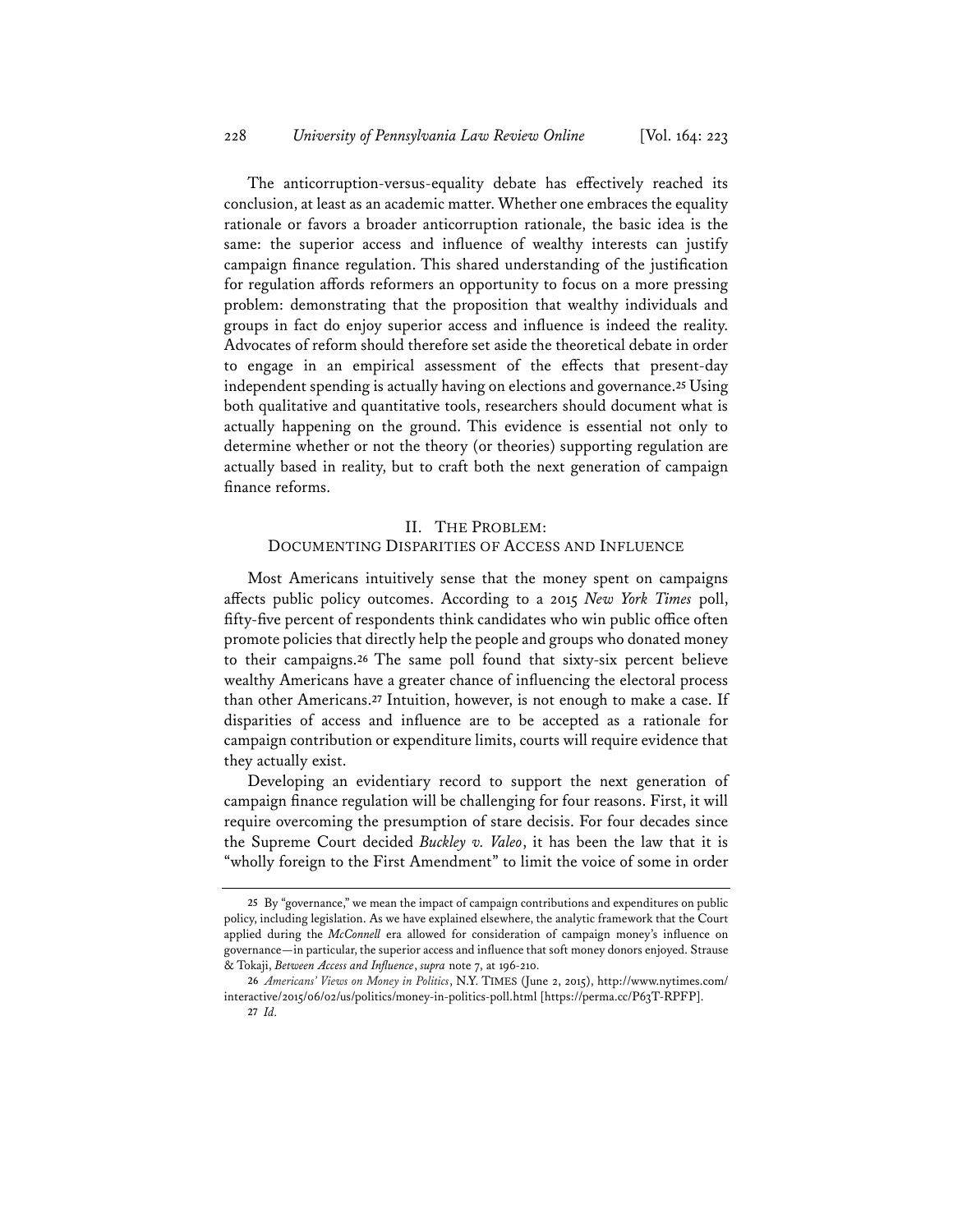to enhance the voice of others.**<sup>28</sup>** A more tolerant approach to regulation will require the Court to overrule precedent, either by expressly adopting an equality rationale (the course we favor) or by broadening the definition of corruption to include disparities in access and influence, the course followed in *Austin* and *McConnell*.**<sup>29</sup>** To overrule the presumption of stare decisis the volume of evidence that advocates will have to muster will be higher.**<sup>30</sup>**

Second, there have been major changes in the world of campaign finance since the last generation of reform. When Congress adopted the Bipartisan Campaign Reform Act of 2002, its central concerns were the "soft money" flowing through the political parties and electioneering communications masquerading as "issue ads," both of which were vehicles for evading federal contribution restrictions.**<sup>31</sup>** The issues of today are quite different. Today's central concern is the vastly increased amount of money flowing through groups other than the political parties in the form of independent expenditures,**<sup>32</sup>** which we have termed "the new soft money."

Our research suggests that the new soft money functions quite differently from the old soft money.**<sup>33</sup>** While both the old and the new soft money influence policy, they operate through different mechanisms. The old soft money was like a hundred-dollar bill slipped to the nightclub bouncer to pass through velvet ropes, a means by which wealthy interests could ensure that public officials' doors would be open to their lobbying efforts. The new soft money is more like a menacing bulge in one's jacket pocket. It is a threat that adverse consequences, in the form of independent spending against an incumbent legislator, will follow if a wealthy interest group's lobbying demands are denied. Although *The New Soft Money* consistently found that this outside spending functions as a, usually implied, threat, much more research needs to be done to assess how outside campaign spending influences

**<sup>28</sup>** 424 U.S. 1, 48-49 (1976) (per curiam).

**<sup>29</sup>** McConnell v. FEC, 540 U.S. 93, 149-50 (2003) ("Our cases have firmly established that Congress' legitimate interest extends beyond preventing simple cash-for-votes corruption to curbing undue influence on an officeholder's judgment, and the appearance of such influence."), *overruled in part by* Citizens United v. FEC, 558 U.S. 310 (2010); Austin v. Mich. State Chamber of Commerce, 494 U.S. 652, 668 (1990) (holding that Michigan's limit on corporate political expenditures was narrowly tailored to prevent the undermining of the political process's integrity), *overruled by Citizens United*, 558 U.S. 310.

**<sup>30</sup>** *Cf.* Nixon v. Shrink Mo. Gov't PAC, 528 U.S. 377, 406 (2000) (Kennedy, J., dissenting) ("The justifications for the case system and *stare decisis* must rest upon the Court's capacity, and responsibility, to acknowledge its missteps. It is our duty to face up to adverse, unintended consequences flowing from our own prior decisions.").

**<sup>31</sup>** TOKAJI & STRAUSE, THE NEW SOFT MONEY, *supra* note 4, at 13.

**<sup>32</sup>** *Id.* at 35.

**<sup>33</sup>** *Id.* at 2 (concluding that the reality of campaign financing has changed since prior Court decisions and statutory enactments).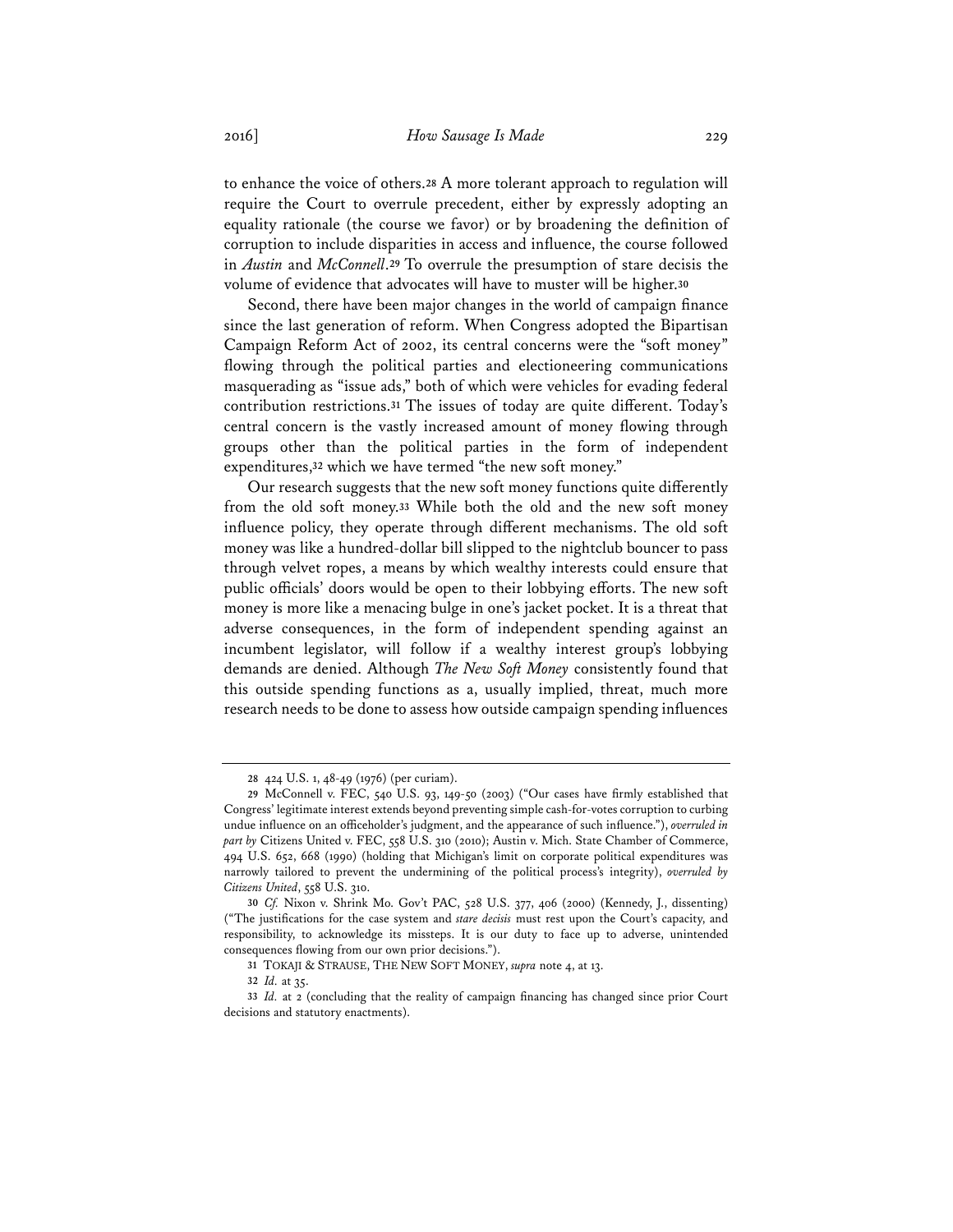policy in the current regime. The next section attempts to sketch out these research needs.

Third, the relationship between campaign finance and lobbying needs to be studied more comprehensively. The difficulty in establishing this relationship arises from the pervasiveness of money in our political system—at both the front end (electing candidates) and the back end (making policy). As Professors Pam Karlan and Sam Issacharaoff famously hypothesized, political money is like water—when prevented from flowing in one direction, it will naturally flow in another.**<sup>34</sup>** It is also like water in that it is a ubiquitous element in our political ecosystem, including both election campaigns and policy debates. Understanding the entire ecosystem is key to the success of reforms that seek to reduce inequalities of access and influence. For example, it is simply not enough to study the impacts of spending by "Super PACs" and non-profit organizations, reformers must understand how these new players relate to the old institutions of political parties and leadership PACs. Proponents of reform must understand that relationships between members of Congress and lobbyists are formed and maintained more subtly than simply providing direct campaign contributions. And the deepest possible dive must be taken into the legislative process, to illuminate congressional actions marked by low public salience and high donor demand. In short, reformers must prepare to paint a broad yet detailed picture of our campaign finance and lobbying systems to show how spending influences both elections and governance.

Finally, an evidence-based approach to campaign finance reform must meet the challenge of showing that any future proposed restriction is appropriately tailored. Even if a court can be persuaded to adopt an equality rationale as a basis for regulation, proving the appropriate means–end fit will be no small burden.**<sup>35</sup>** As such, the project of amassing evidence to support the regulation should begin long before litigation is filed, and even before legislation is considered.

This leads to the most important question of all. What sort of research would reveal the impact that campaign spending is having on both elections and governance? As we have previously argued, the evidence that was offered in *McConnell v. FEC* provides a useful model.**<sup>36</sup>** But it is essential to refine

**<sup>34</sup>** *See* Samuel Issacharoff & Pamela S. Karlan, *The Hydraulics of Campaign Finance Reform*, 77 TEX. L. REV. 1705, 1708 (1999) ("First, we think political money, like water, has to go somewhere. It never really disappears into thin air.").

**<sup>35</sup>** *See* McConnell v. FEC, 540 U.S. 93, 166-74 (2003) (indicating that once the Court accepts the undue influence anticorruption rationale at the beginning, the tailoring of the challenged provision is then examined), *overruled in part by* Citizens United v. FEC, 558 U.S. 310 (2010).

**<sup>36</sup>** TOKAJI & STRAUSE, THE NEW SOFT MONEY, *supra* note 4, at 74-76 (exploring the evidence in the McConnell case that was relied upon to show the influence of "soft money").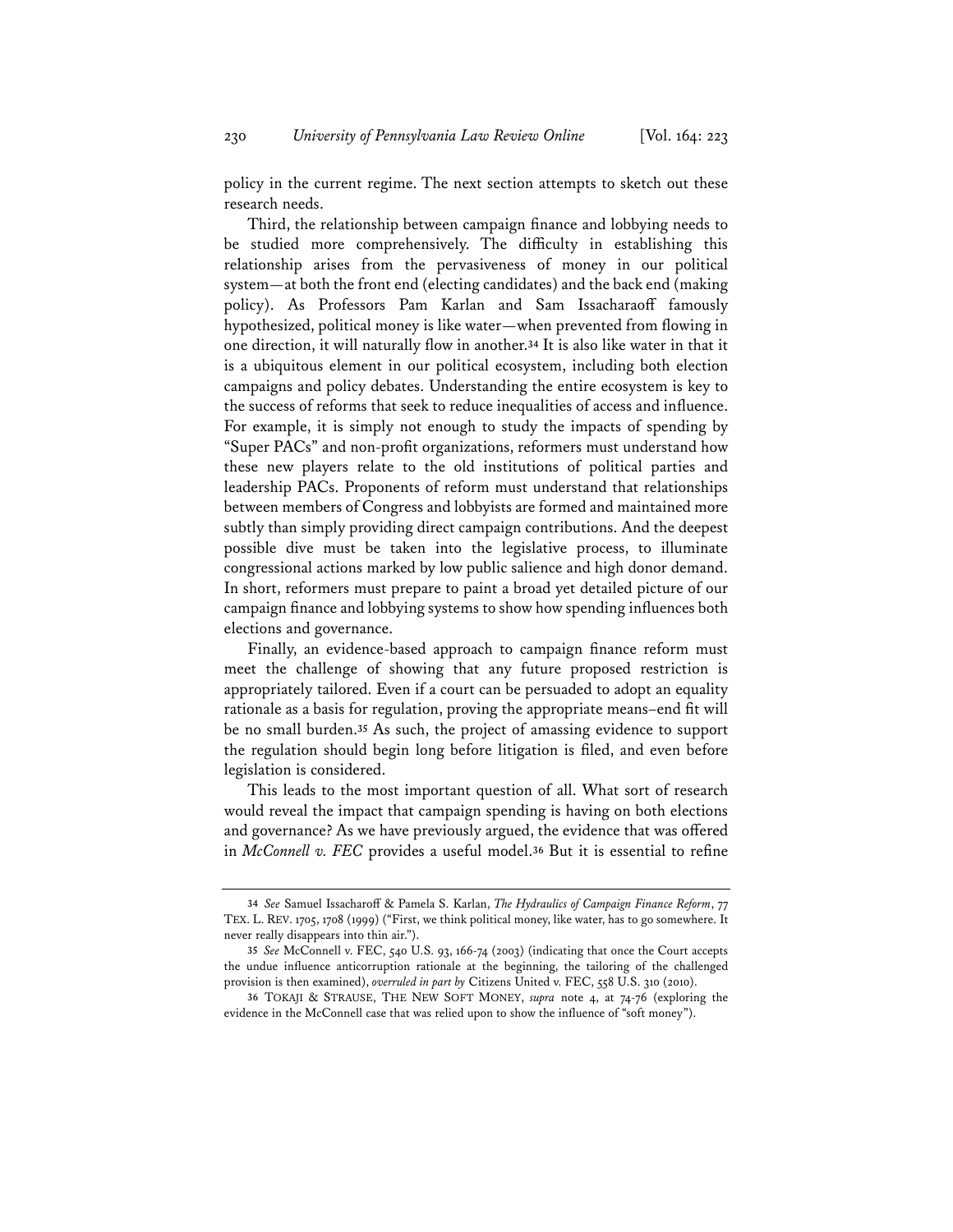that model, if we are to assess how the current system is working. We now turn to specifics of what that research might look like.

## III. THE SOLUTION: QUALITATIVE RESEARCH ON CAMPAIGN FINANCE AND LOBBYING

For those reformers that advocate for egalitarian campaign finance restrictions, the most urgent challenge is to gather detailed evidence regarding the effects of campaign spending on both elections and governance. Qualitative examinations regarding the impact of economic inequalities on policy outcomes are central to this research agenda. In other words, researchers should lay their theoretical disagreements aside, and focus their efforts on how the sausages are made. Relying on our experience in researching and writing *The New Soft Money*, below we offer our suggestions on what that research might look like.

Our proposed agenda starts with conversations with legislators, preferably on the record. Researchers should ask legislators about their sources of information on particular issues and who they listen to as informal advisors. Do campaign donors play a role in raising issues to a legislator's attention? If so, what relationship do donors have with the legislator's process of gathering and sorting information in policymaking? Does the same hold true for donors who give not only to the legislator directly, but to institutional players such as Super PACs and parties?

Researchers should also explore more fully a topic we touched on in *The New Soft Money*: threats of independent spending. Do legislators perceive there to be threats that outside money will be spent against them if they take certain positions? Are such threats ever made directly and if not, how are they communicated to the legislators? What about promises of help via independent spending?

In addition to legislators, researchers should talk to major donors and small-dollar donors. Why do they choose to spend money on political campaigns? Is there a difference in motivation between low-dollar donors and high-dollar donors? Do they expect anything in return for their money and if so, what? Is there a difference between what is expected in return for a direct donation to a candidate and a donation to a Super PAC supporting just that one candidate? Do the donors receive "thank yous," either officially or through back-channels, from the candidates for Super PAC donations?

Lobbyists are another key source of information, whether on the record or off the record. Much like the novels by former CIA agents that illuminate the tools of spycraft, interviews with retired lobbyists may be a fertile starting ground for understanding the tricks of the trade for developing and maintaining relationships with legislators and their staffs. In particular,